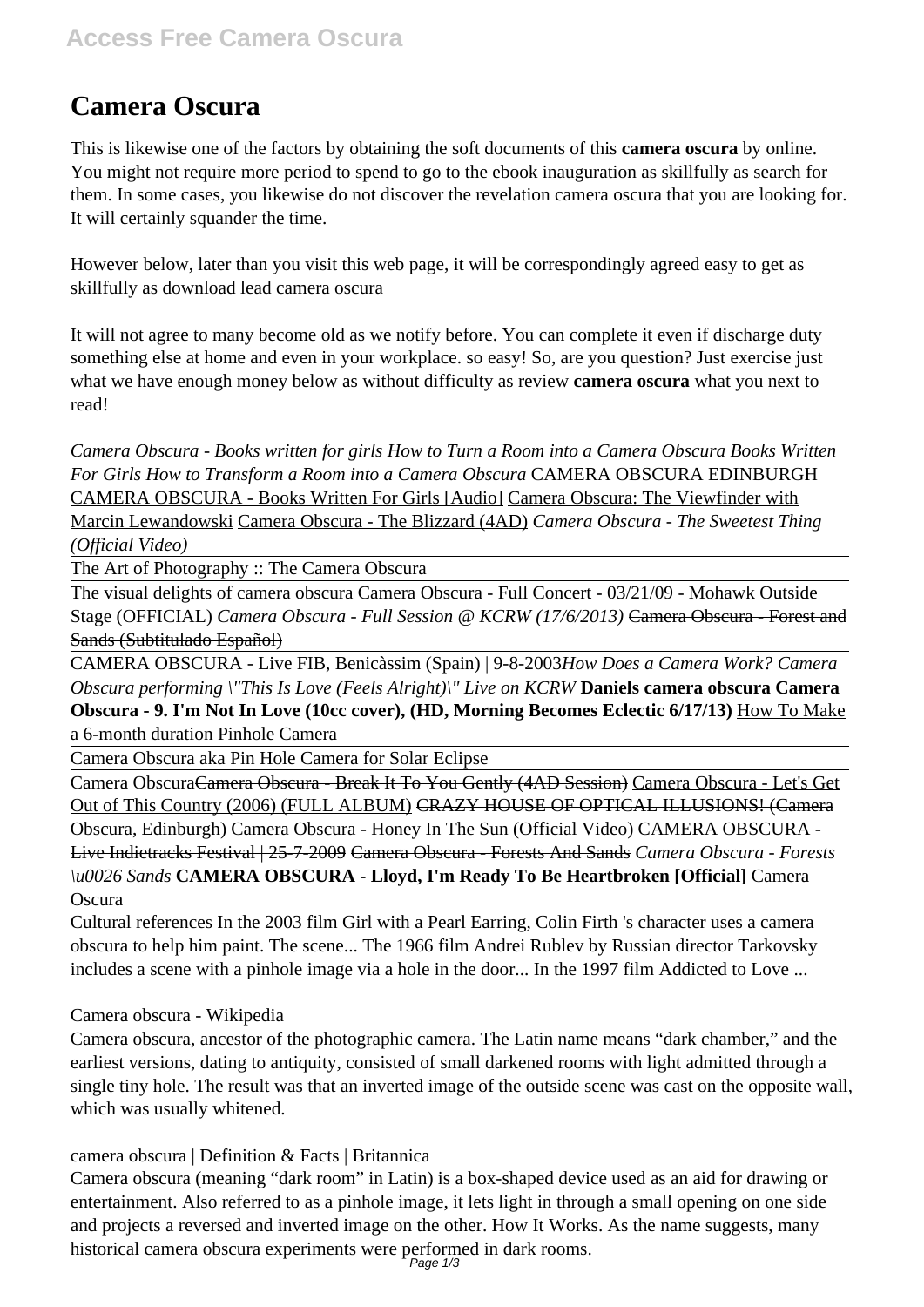## The History of Camera Obscura and How It Was Used to ...

Camera Obscura and World of Illusions Edinburgh, Castlehill, The Royal Mile, Edinburgh, EH1 2ND. Find Us Find Us; 0131 226 3709 Call Us; Whatsapp: +447541 599484 Whatsapp; info@cameraobscura.co.uk Email

Camera Obscura and World of Illusions Edinburgh - fun for ...

Camera Obscura will be performing as part of The Boaty Weekender, August 8th-12th, 2019. W H A T THE BOATY WEEKENDER. W H E R E SAILING FROM BARCELONA TO CAGLIARI, SARDINIA. W H E N AUGUST 8-12, 2019 . GLASGOW WARM UP SHOWS ANNOUNCED! With Special guest Carla J. Easton

## Camera Obscura

Camera Obscura were formed in 1996 by Tracyanne Campbell, John Henderson and Gavin Dunbar. Several other members performed with the band before David Skirving joined as a permanent guitarist. Their first releases were the singles "Park and Ride" and "Your Sound" in 1998. The band's line-up changed in 2000 and 2001 when Lee Thomson joined as its permanent drummer, Lindsay Boyd joined as a keyboard player, and Skirving left and was replaced by Kenny McKeeve.

## Camera Obscura (band) - Wikipedia

Camera Obscura and World of Illusions Edinburgh, Castlehill, The Royal Mile, Edinburgh, EH1 2ND. Find Us Find Us; 0131 226 3709 Call Us; Whatsapp: +447541 599484 Whatsapp; info@cameraobscura.co.uk Email

Book Tickets - Camera Obscura and World of Illusions Edinburgh

William Wests Camera Obscura is now 1 of only three working Camera Obscuras in the UK. This marvellous engineering has sat on top of Clifton Tower since 1828. Take control of your own adventure! Use the handle to rotate the Camera Obscura 360 degrees and see Bristol in a new light.

## Camera Obscura & Museum | | Clifton Observatory

Camera Obscura and World of Illusions Edinburgh, Castlehill, The Royal Mile, Edinburgh, EH1 2ND. Find Us Find Us; 0131 226 3709 Call Us; Whatsapp: +447541 599484 Whatsapp; info@cameraobscura.co.uk Email

## The Story of Camera Obscura and World of Illusions

Let's Get Out of This Country is the third studio record by the British indie pop band Camera Obscura, released by Elefant Records on 6 June 2006. It was recorded in Sweden with the producer Jari Haapalainen, and arranged by Björn Yttling of Peter Bjorn and John.. The album addresses themes of heartbreak, escapism and boredom. It received positive reviews from music critics, who noted that ...

## Let's Get Out of This Country - Wikipedia

The Camera Obscura is powered by nothing but daylight. Part pinhole camera, part periscope. Look up in the viewing chamber and you'll see a metal tube coming from the ceiling. The tube passes through the roof of the tower and into the open air. Outside, it's covered by a protective hood with a tiny window in one side – this lets the daylight in.

Rooftop Terrace - Camera Obscura and World of Illusions ...

Camera Obscura and World of Illusions Edinburgh, Castlehill, The Royal Mile, Edinburgh, EH1 2ND. Find Us Find Us; 0131 226 3709 Call Us; Whatsapp: +447541 599484 Whatsapp; info@cameraobscura.co.uk Email